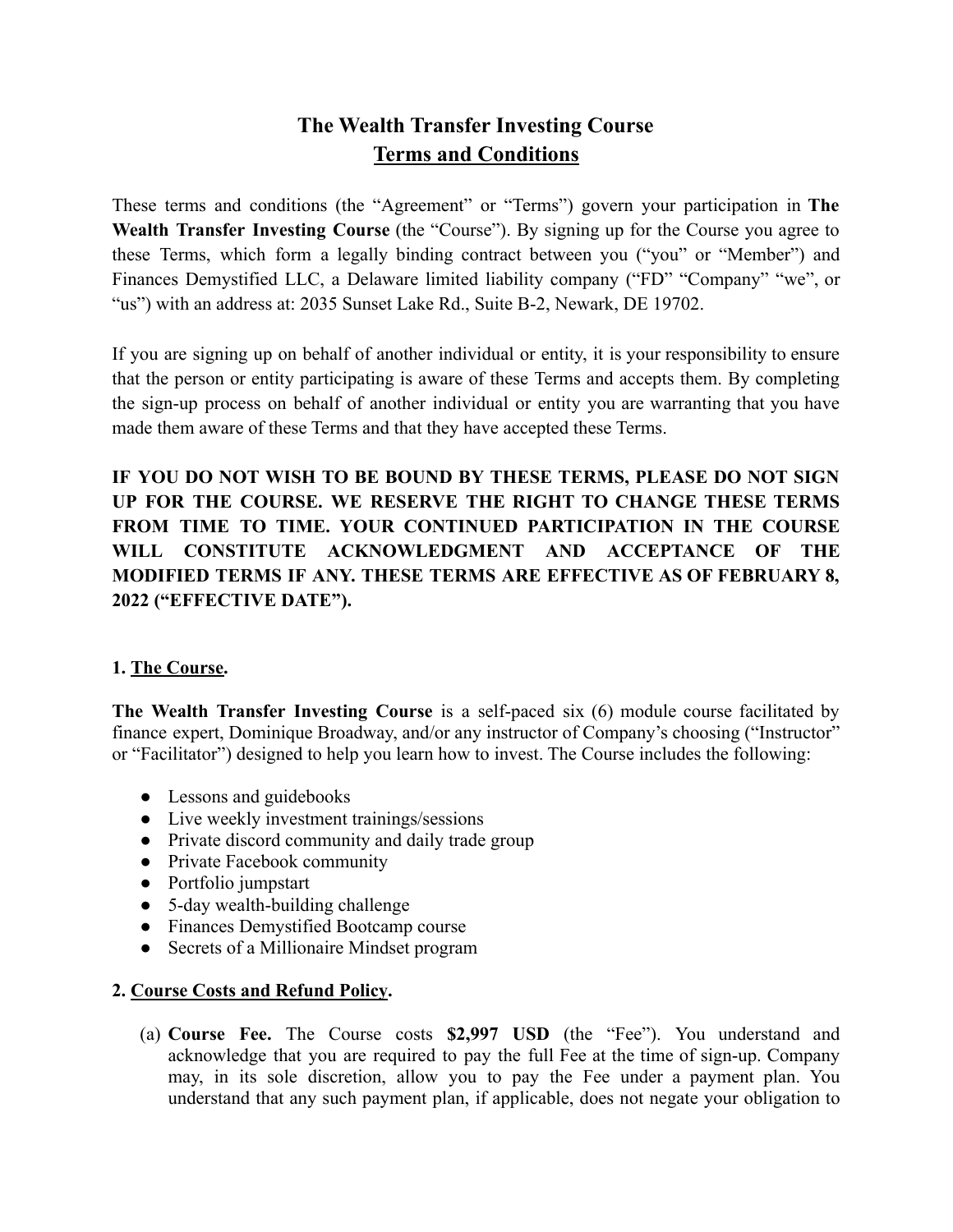pay the full Fee. Failure to pay the Fee will result in your removal from the Course and loss of access to Course Materials (as defined below).

- (b) **Other Expenses**. You will be responsible for any additional expenses that may be incurred as it relates to the implementation of recommended strategies, tools, or resources. This includes, but is not limited to, any fees associated with your trading platform of choice.
- (c) **Refund Policy.** If within the first three (3) days (the "Refund Period") of accessing the Course you are unhappy with the Course for any reason, we will provide you with a full refund. This is the only instance in which refunds will be given. After the Refund Period, the Fee becomes non-refundable.

#### **3. Course Materials, Access, and Limitations on Use.**

- (a) **Course Materials Defined.** For purposes of this Agreement, Course Materials refers to Company's processes, methodologies, guidebooks, worksheets, live and recorded trainings, videos, audio recordings, powerpoints and any other materials that currently exist ("Current Course Material") or may later be created for The Wealth Transfer Investing Course ("Course Materials").
- (b) **Access.** As a benefit of your membership, you will have lifetime access to Current Course Materials. Under no circumstance does your membership grant you access to materials that may be later created or added to the Course. Notwithstanding the foregoing, Company may in its sole discretion grant you access to later created materials.
- (c) **Limitations on Use.** In addition to Course Materials, you acknowledge and agree that anything you may view or access in the Course or in your interaction with Company is protected by any and all intellectual property and/or other proprietary rights, including but not limited to, trademarks, copyrights, service marks, logos, and/or the name of Company or its Affiliates, and is the sole property of Company (collectively "Company IP"). Nothing in these Terms grants you any right to use Company IP. **Except for a single copy made for personal use, You may not copy, reproduce, modify, republish, upload, post, transmit, or distribute any Company IP in any form or any means whatsoever. Any unauthorized use of Company IP violates our intellectual property interests and will result in your immediate removal from the Course, along with and any other Company courses, products, or offering, you may be participating in, denial of access to any and all Company products and offerings currently available or may be later created, as well as criminal and/or civil penalties.**

#### **4. No Guarantee, Disclaimer, and Warranties.**

While we operate to the best of our ability in teaching you investing skills, we cannot guarantee that this Course will yield or guarantee you any specific results. This includes, but is not limited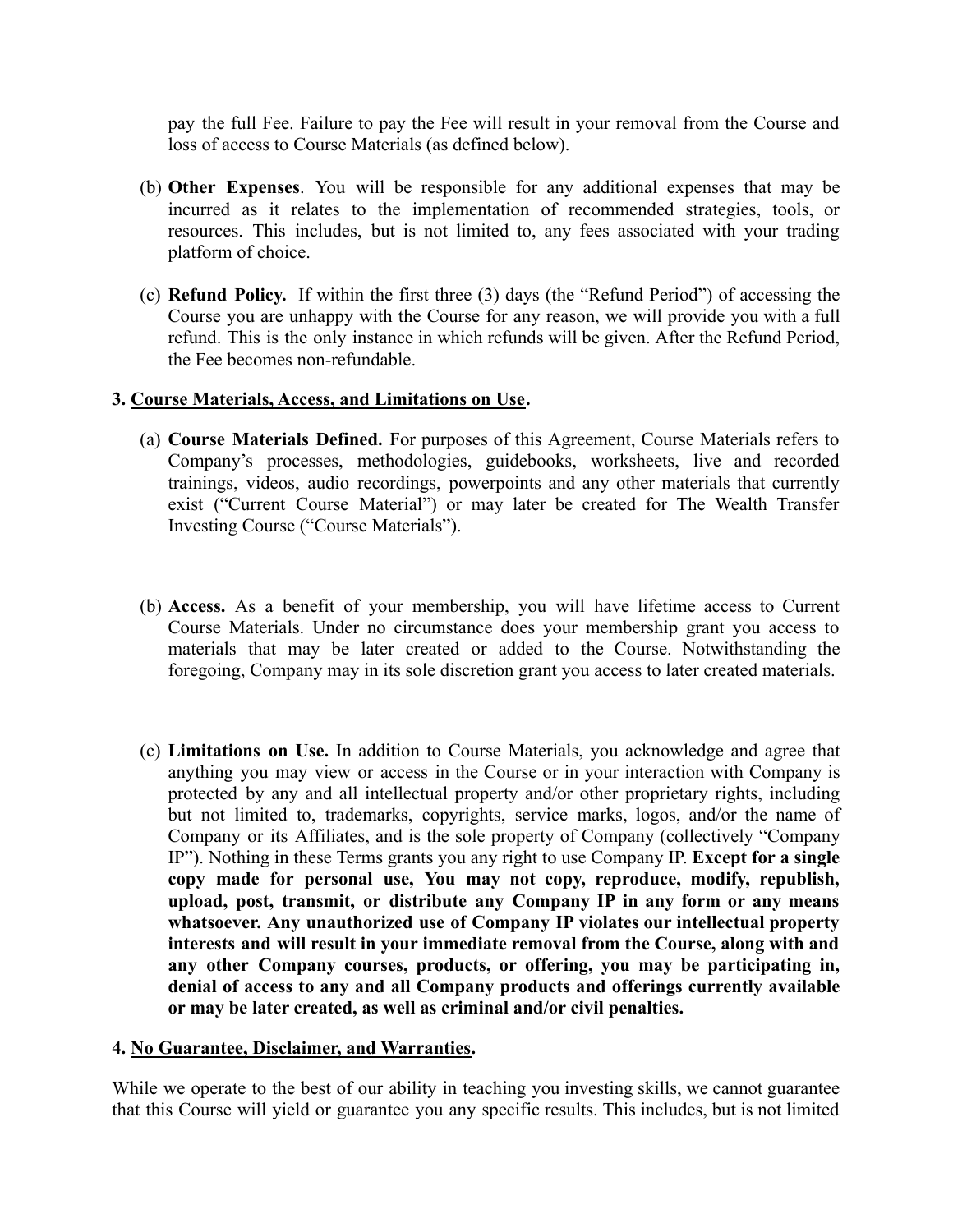to, you making money from your investments. You agree to not hold us liable for any results as a participant in this Course.

EXCEPT AS SPECIFICALLY SET FORTH IN THIS AGREEMENT, THERE ARE NO WARRANTIES OF ANY KIND, WHETHER EXPRESS OR IMPLIED, WITH RESPECT TO THE COURSE OR ANY DELIVERABLES, INCLUDING WITHOUT LIMITATION ANY WARRANTIES OF MERCHANTABILITY OR FITNESS FOR A PARTICULAR PURPOSE.

## **5. Live Sessions.**

Live sessions will take place once a week. All live sessions will be recorded and made available to you within the Course community.

## **6. Confidentiality.**

The Parties agree to keep confidential any and all proprietary information relating to the other party's business, and any other information not generally made available to the public (collectively, "Confidential Information"). The term Confidential Information includes the terms of this Agreement. The Parties shall use all commercially practicable efforts to safeguard the secrecy and confidentiality of each other's Confidential Information, and shall not disclose any of the Confidential Information to any third party (other than as required to fulfill its contractual obligations or with the written consent of the other party), during the Term and thereafter.

## **7. Term and Termination.**

The Term of this Agreement shall commence on the Effective Date and will remain in effect until terminated. You may terminate this Agreement by ending your participation in the Course at any time. **Company may terminate this Agreement at any time due to breach by you**, or by written notice to you. If Company terminates this Agreement no refund of full or partial Fee will be given.**You agree and understand that termination of this Agreement does not remove or negate your obligation to pay the full Fee.** Your failure to make timely payments under any applicable payment plan will automatically terminate this Agreement without written notice to you.

#### **8. Miscellaneous Provisions.**

- (a) **Governing Law**. These Terms shall be governed by and construed in accordance with the laws of the State of Delaware without regard to conflict of law principles.
- (b) **Dispute Resolution.** Any dispute, controversy or claim arising out of or related in any way to this Amendment or any services performed hereunder which cannot be amicably resolved by the parties shall be solely and finally settled by arbitration administered by the (American Bar Association) in accordance with its commercial arbitration rules. Judgment on the award rendered by the arbitrator(s) may be entered in any court having jurisdiction thereof. The arbitration shall take place before a panel of three (3) arbitrators sitting in New Castle County, Delaware. The language of the arbitration shall be English. The arbitrators will be bound to adjudicate all disputes in accordance with the laws of the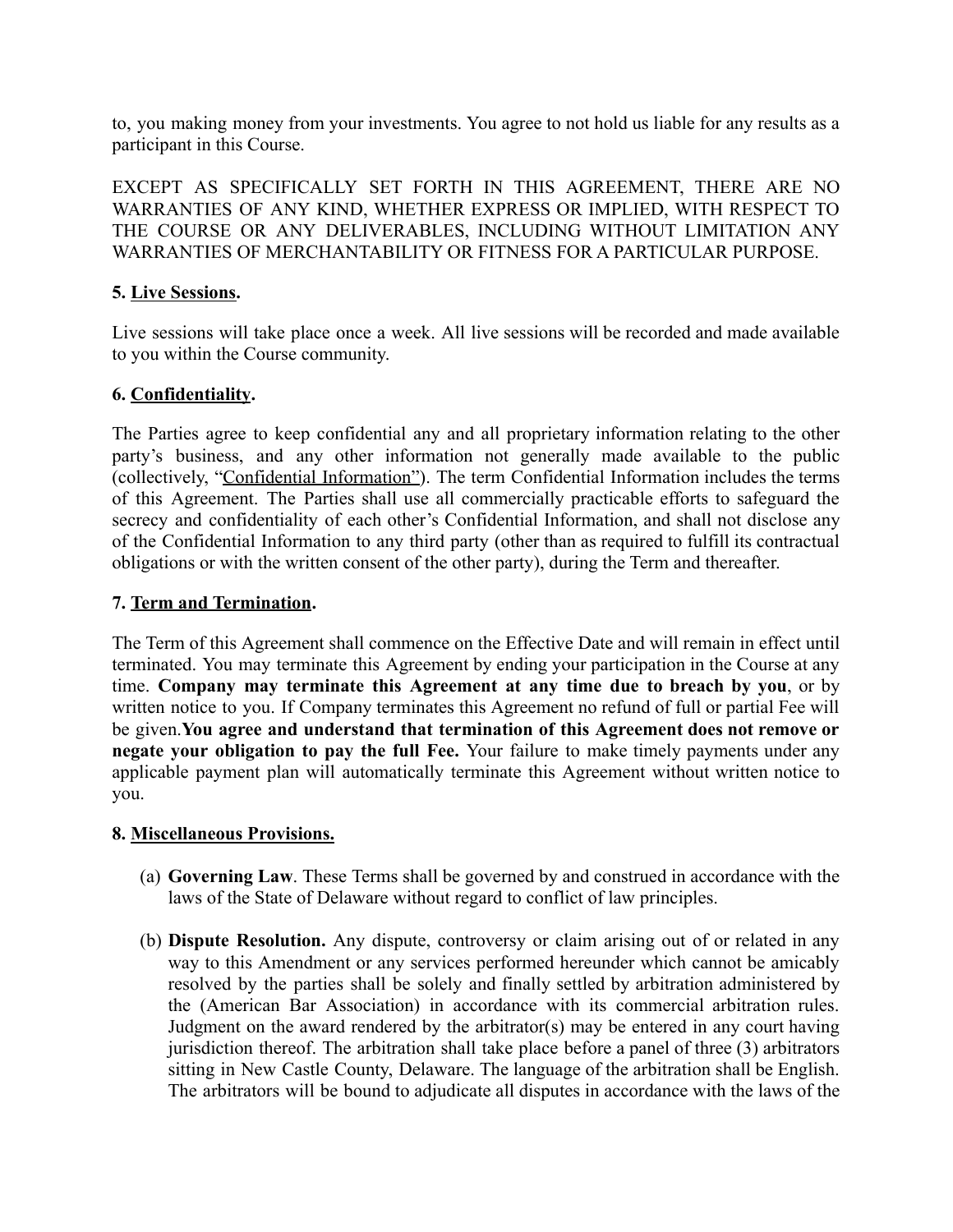State of Delaware. The decision of the arbitrators shall be in writing with written findings of fact and shall be final and binding on the parties. Each party shall bear its own costs relating to the arbitration proceedings irrespective of its outcome. This section provides the sole recourse for the settlement of any disputes arising out of, in connection with, or related to this Amendment.

- (c) **Representations and Warranties**. Each party represents and warrants to the other party that it has the right to enter into this Agreement and fulfill its obligations without violating any other agreement entered into with any third-party. Each party further represents and warrants to the other party that to the best of its knowledge, any and all materials or information of any kind that it provides: (i) does not infringe upon any third-party rights of any kind, including without limitation, any intellectual property rights, unfair competition, or publicity or privacy rights; and (ii) is true and accurate in all respects.
- (d) **Assignments**. The benefits and obligations of each of the parties under this Agreement may not be assigned without the written consent of the other party.
- (e) **Schedules and Exhibits**. All Schedules and Exhibits to this Agreement, if any, are incorporated by reference into, and made a part of, this Agreement.
- (f) **Severability**. In case any one or more of the provisions contained in this Agreement, for any reason, is held to be invalid, illegal, or unenforceable in any respect, such invalidity, illegality, or unenforceability shall not affect any other provisions of this Agreement, and shall be construed as if such invalid, illegal, or unenforceable provision had never been contained in this Agreement.
- (g) **Interpretation**. The fact of authorship by or at the request of a party must not affect the construction or interpretation of this Agreement.
- (h) **Modifications and Amendments**. No modification or amendment of this Agreement or waiver of any provision of this Agreement will be valid unless in writing and signed by both Parties.
- (i) **Force Majeure**. Neither Party will be liable to the other, or will be considered to be in breach of this Agreement, on account of any delay or failure to perform as a result of any acts of God, pandemics, acts of any political entity, or natural disasters, or any other causes or conditions that are beyond such party's reasonable control. Should any such event occur, the affected party will give prompt written notice to the other party and will use commercially reasonable efforts to minimize the impact of the event.
- (j) **Notices**. Any notice required to be given under this Agreement must be in writing and delivered to the other designated party by email or by mail to the party's address by certified, registered or Express mail, or by Federal Express.